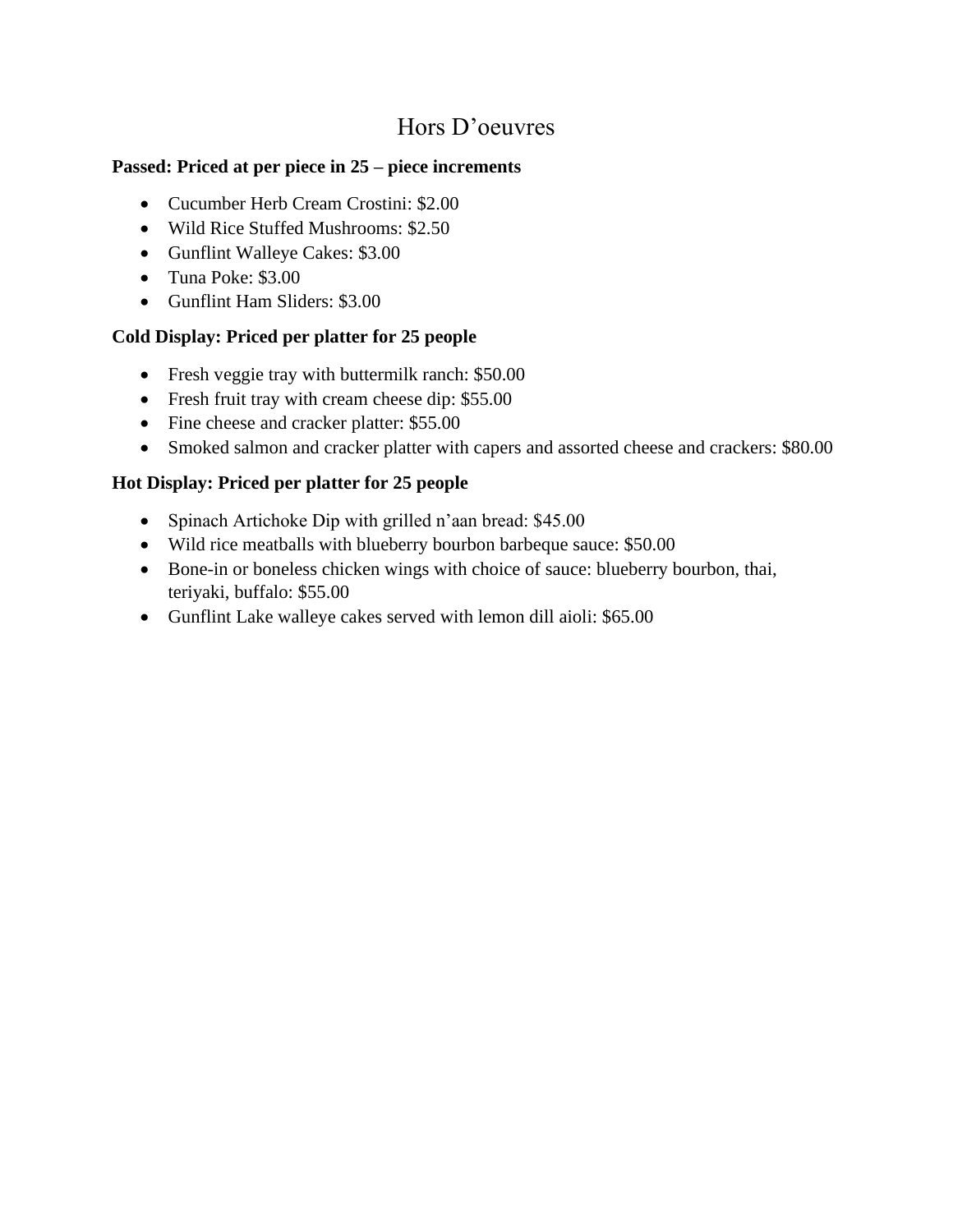# Wedding Menu

#### **Tier 1: \$27.00 per person – Select one option**

- Almond crusted baked walleye with lemon caper cream sauce
	- o Wild rice pilaf, green bean almandine, blueberry feta spinach salad
- Stuffed pork tenderloin with cranberry apple chutney
	- o 3 bean salad, maple mashed sweet potato, roasted root veggie
- Champaign roast chicken breast
	- o Cream spinach with back and parmesan cheese, rice pilaf, broccoli with lemon butter cream sauce

## **Tier 2: \$30.00 per person for one option, \$37.00 per person for two options**

- Roasted duck breast with bourbon, shallot cream sauce
	- o Cranberry walnut and blue cheese salad, wild mushroom mash, and grilled lemon and garlic asparagus
- Cajun blackend walleye and shrimp
	- o Spinach and fruits of the forest salad, hassle back potatoes, and cranberry wild rice
- Black and bleu sirloin tips
	- o Gunflint Caesar salad, bacon and honey brussel sprouts, loaded baked potato

# **Tier 3: \$35.00 per person for one option, \$45.00 per person for two options**

- Blueberry chutney filet mignon
	- o Gunflint Lodge dinner salad, rosemary baby red potatoes, and butter basted brocollini
- Smoked prime rib with Au Jus and choice of horseradish side
	- o Steak house salad, loaded mashed potatoes, and baby carrots with brown sugar, maple, nutmeg glaze
- Lemon Dill Smoked Salmon
	- o Mini cobb salad, au gratin potatoes, and roasted cauliflower with white wine fondue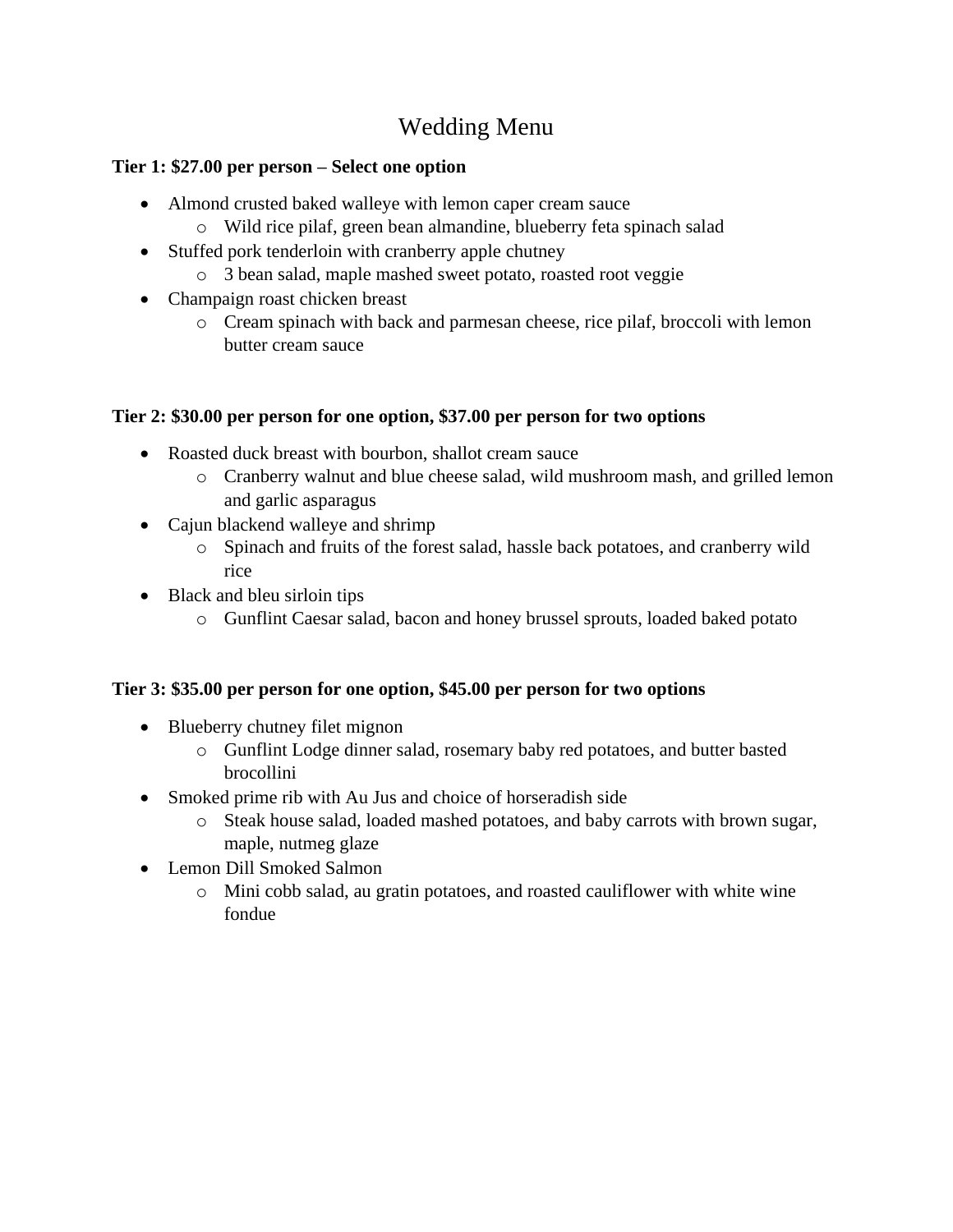# Dinner Buffets

## Minimum of 20 Guests

Your choice of 1 entrée, 1 side, 1 salad and 1 dessert: \$32.00

Your choice of 2 entrées, 2 sides, 1 salad and 1 dessert: \$42.00

#### **Entrée Selections**

- Herb roasted chicken breast
- Parmesan encrusted walleye
- Smoked barbeque ribs
- Cranberry and wild rice stuffed pork tenderloin
- Sirloin round steak with mushroom demi glaze

#### **Side Selections**

- Garlic mashed potatoes
- Minnesota wild rice
- Rosemary roasted potato
- Salt and cracked pepper baked potato
- Smoked barbeque baked beans
- Roasted root veggie

#### **Salad Selections**

- Caesar Salad
- Garden Salad
- Farmers Salad- spinach, geta, dried cranberries, candied walnuts and balsamic dressing
- Smokehouse coleslaw
- Spinach and fruits of the forest salad Spinach, raspberries, blueberries, strawberries, candied pecans, and raspberry vinaigrette

#### **Dessert Selections**

- Crème Brule: \$1.00 upcharge per serving
- Bourbon berried angel food cake
- Carrot cake with vanilla bean cream cheese frosting
- Strawberry rhubarb crisp ala mode
- Key lime tart with cream and vanilla topping

All buffets come with artisan bread selection, condiments and one non-alcoholic beverage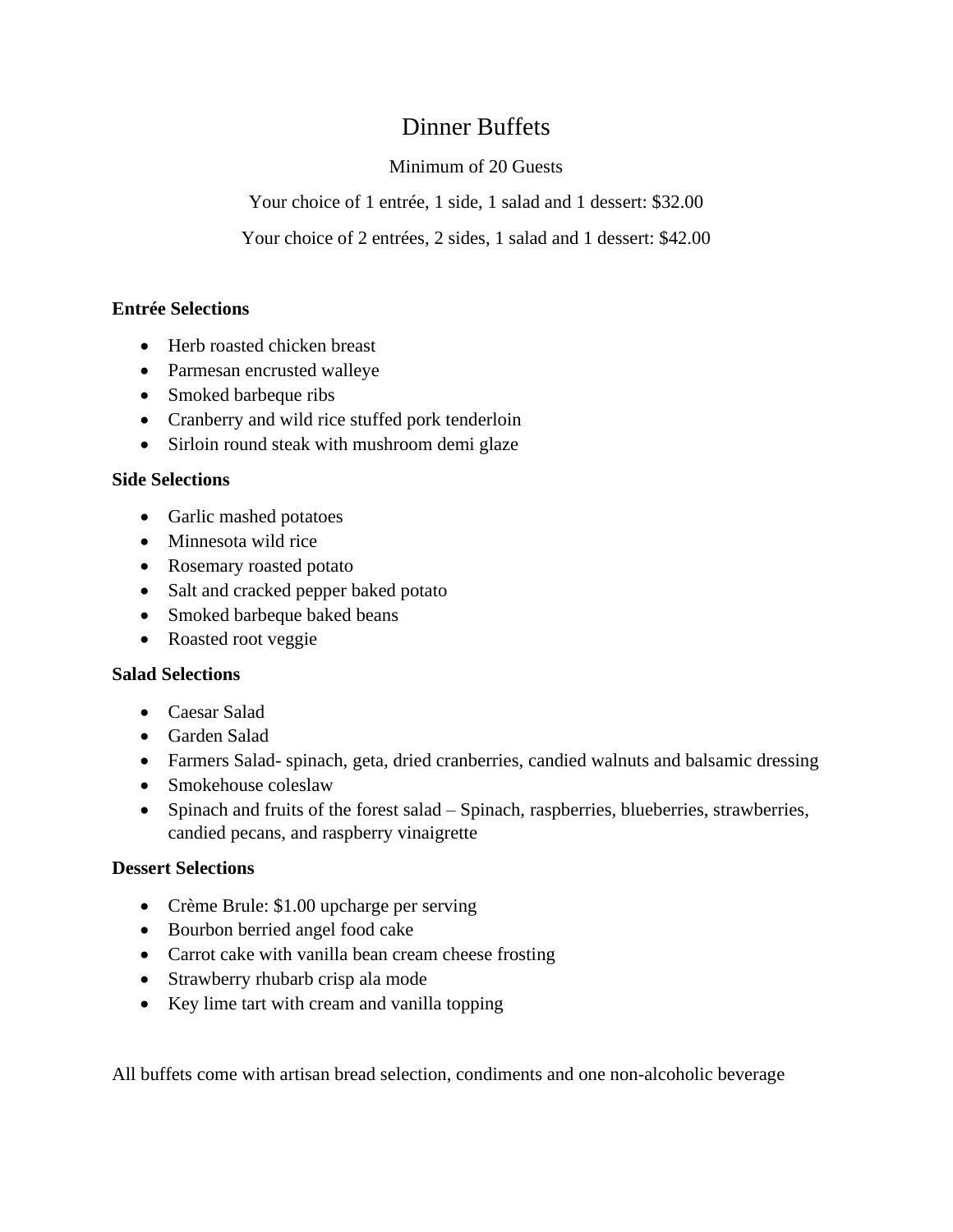# Gunflint Lodge's Themed Buffets

All include non-alcoholic beverage or water

- **Gunflint Barbeque: \$29.00 per head**
- o Smoked ribs
- o Smoked brisket
- o BBQ baked beans
- o Apple coleslaw
- o Cheesy hashbrowns
- o Honey cornbread
- o Peach cobbler

#### ■ **Northshore Executive Buffet: \$35.00**

- o Smoked prime rib with Au Jus and horseradish sides
- o Grilled asparagus
- o Loaded twice baked potatoes
- o Cranberry wild rice spinach salad
- o Assorted artisan bread rolls
- o Fruits of the forest cheese cake

#### ▪ **Minnesota Nice: \$26.00 per head**

- o Tator Tot hotdish
- o Baked mac n cheese
- o Wild rice salad
- o Calico beans
- o Sourdough roll
- o Strawberry short cake

#### ▪ **All Season Cook Out: \$24.00 per head**

- o Burgers
- o Brats
- o Deviled egg potato salad
- o Maple baked beans
- o Assorted chips
- o Fresh baked cookies

#### ▪ **Gunflint Lake Shore Lunch: \$28.00 per head**

- o Shorelunch baked walleye
- o Pan fried potatoes with onion
- o Brown sugar baked beans
- o Wild rice salad
- o Assorted dinner rolls
- o Iron skillet fudge brownie